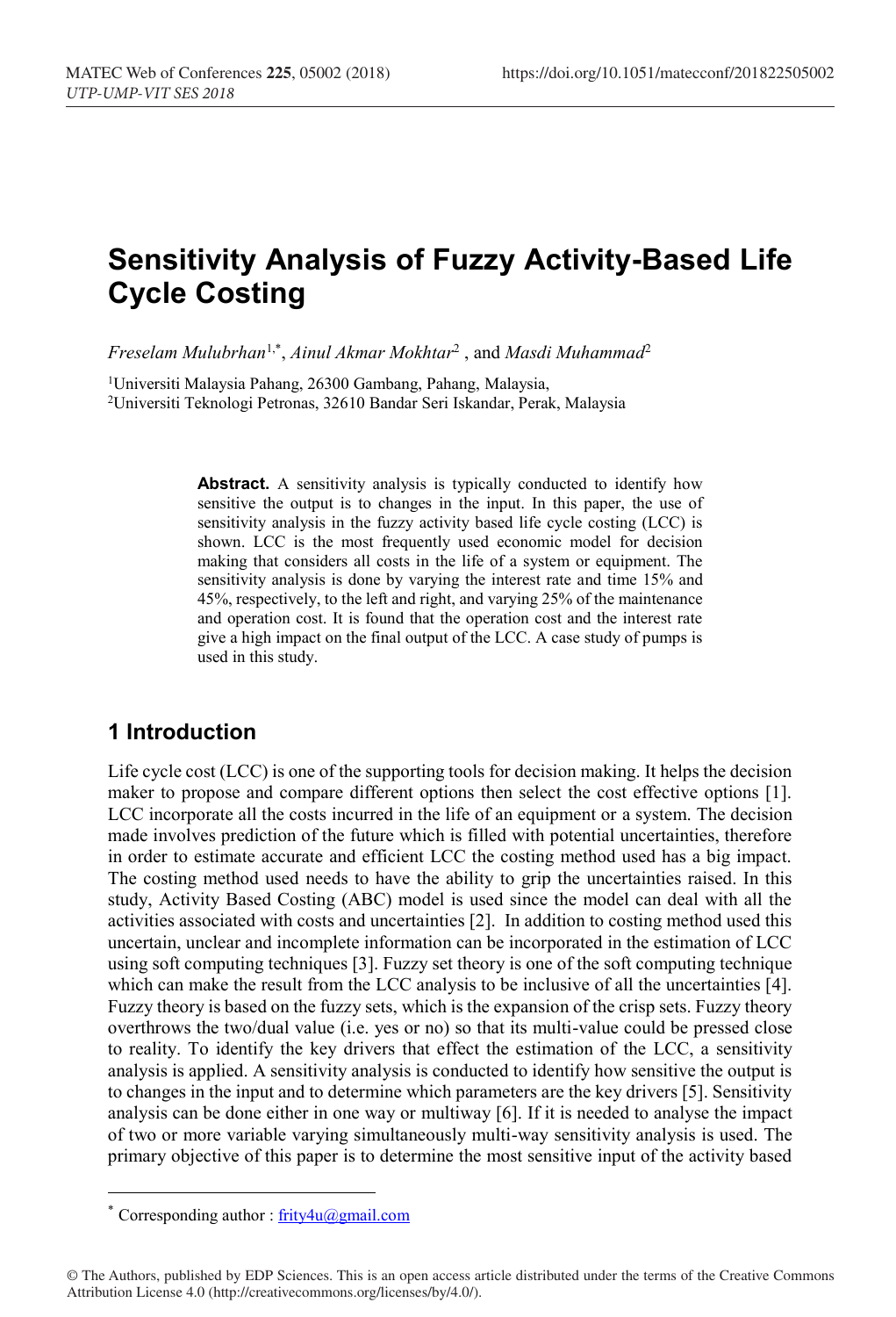LCC using sensitivity analysis. The inputs are acquisition cost, operation cost, maintenance cost, interest rate and service life of the equipment. A case study by Mulubrhan et. al. [7] is used.

## **2 Methodology**

In this section, the framework of fuzzy ABC-LCC model is discussed as shown in Fig. 1. The methodology used for this paper is the extension of the methods used by Mulubran et. al. [7]. Mulubran et. al. [7] discusses the methodology for fuzzy activity based costing.

### **2.1 Create an activity hierarchy and network**

The first step is forming activity hierarchy; when the hierarchy is made, an activity network is formed. In ABC cost estimating techniques, it is necessary to identify each activity in all the stages, since the principle of activity based costing is that products or services consume activities and these activities consume resources that generate costs. This makes the identified activities to be the cost drivers [7].



**Fig. 1**. Schematic representation for framework of fuzzy ABC-LCC model

### **2.2 Express the uncertainty variables as fuzzy quantities and select a value for**  $\alpha$ **-cut**  $(0 \le \alpha \le 1)$

Zadeh introduced the fuzzy logic theory where the theory was employed to imitate human thought. It was later found that fuzzy applications were extended to a variety of research areas such as image processing, automated control or even cost analysis. If  $X$  is a collection of objects denoted generically by x, then a fuzzy set  $\tilde{A}$  in X is a set of ordered pairs:

$$
\tilde{A} = \{ (x, \mu_{\tilde{A}}(x)) | x \in X \}
$$
 (1)

 $\mu_{\tilde{A}}$  is called the membership function or grade of membership of x in  $\tilde{A}$  that maps X to the membership space  $M$  (where  $M$  contains only the two points, 0 and 1) [8]. There are different types of fuzzy number such as triangular, trapezoidal, gaussian and sigmoid, to name a few. Triangular fuzzy number is used in widely in many applications as shown in Fig. 2.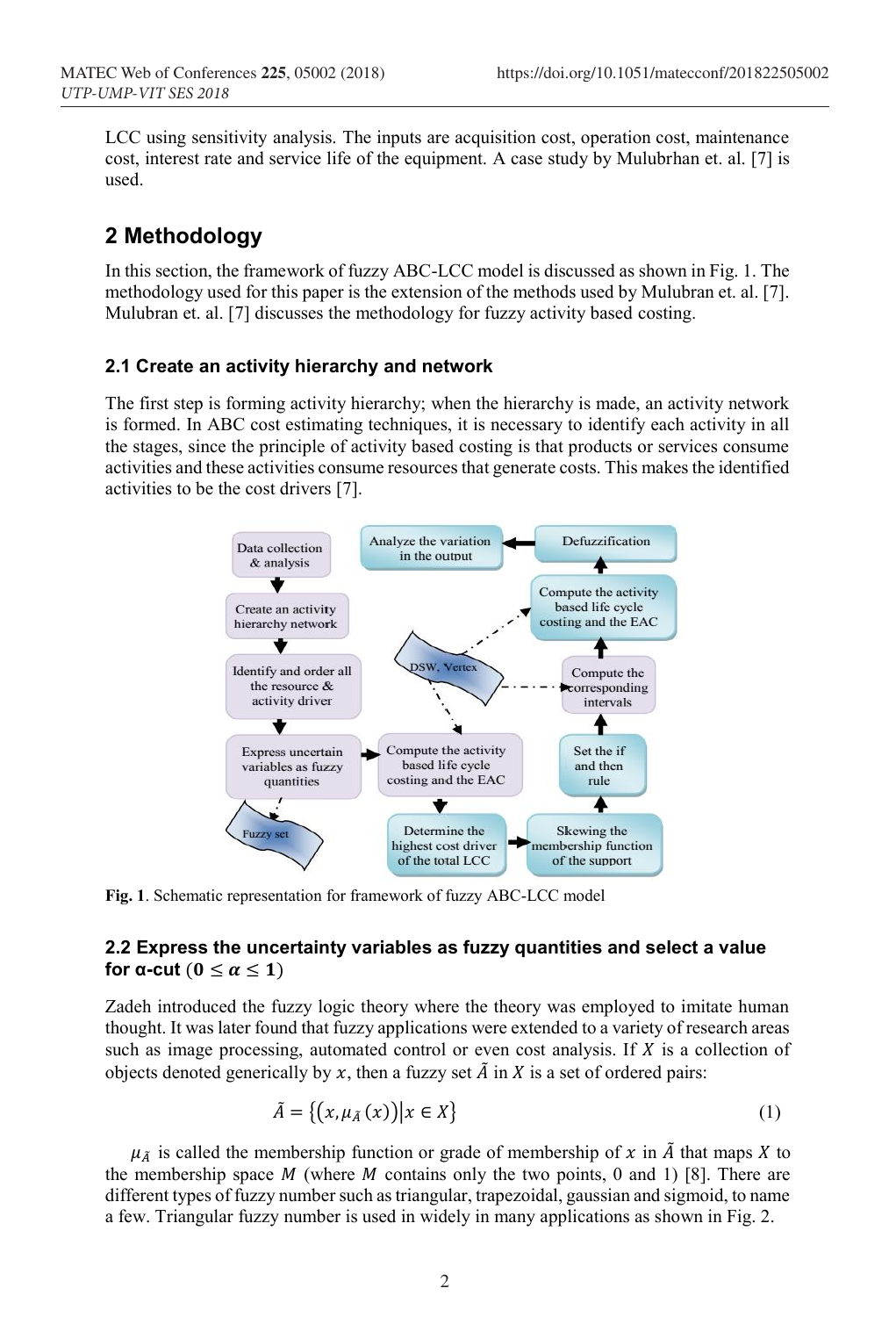

**Fig. 2** Triangular membership function with  $\alpha$ -cut

The membership function,  $\mu_A(x)$  of a triangular fuzzy number which associated with a real number in the interval [0, 1], can be defined as:

$$
\mu_A(x) = \begin{cases} \frac{x}{M-L} - \frac{L}{M-L}, \dots, \dots, x \in [L, M] \\ \frac{x}{M-U} - \frac{U}{M-U}, \dots, \dots, x \in [M, U] \end{cases}
$$
(2)

If  $L = M = U$ , it becomes ordinary number (non-fuzzy). The sum, subtraction, multiplication and inverse of two triangular fuzzy numbers are similar to crisp numbers. The only different operation is on the inverse which is shown in Eq. (3).

$$
(L, M, U)^{-1} \approx \left(\frac{1}{U}, \frac{1}{M}, \frac{1}{L}\right)
$$
 (3)

#### **2.3 Compute the corresponding intervals**

In some complex systems, it would be more reliable to give an interval estimate than a point estimate for many quantities. Interval number  $I$  is defined as an ordered pair of real numbers  $[a, b]$ , with lower bound a and upper bound b. When  $b = a$ , the interval number  $[a, a]$ degenerates to a real number  $\alpha$  [9]. The  $\alpha$ -cut of a fuzzy set may also be represented as an interval, such that  $A_{\alpha} = [a, b]$ , as shown in Fig. 2. The arithmetic operations on any two intervals [a, b] and [c, d] are [8],

$$
\lambda. [a, b] = [\lambda a, \lambda b], \lambda \text{ is a constant} \tag{4}
$$

$$
[a,b] \pm [c,d] = [a \pm c, b \pm d]
$$
\n<sup>(5)</sup>

$$
[a, b], [c, d] = [ac, bd]
$$
 (6)

Dong et al. [6] propose the Day Stout Warren (DSW) algorithm, which is based on the  $\alpha$ cut representation of a fuzzy number which is used to choose values for the  $\mu(x)$  and computes the corresponding intervals in  $X_1, X_2, \ldots, X_n$ .

#### **2.4 Compute the activity-based life cycle costing**

In this section the fuzzy activity based life cycle costing is developed as shown in Eq. (8):

$$
LCC = \tilde{C}_{aq} + \tilde{C}_{op} + \tilde{M}_c + \tilde{D}_c
$$
\n(8)

where  $\bar{C}_{aq}$  is the acquisition cost,  $\bar{C}_{op}$  is the operating cost,  $\bar{M}_c$  is the maintenance cost and  $\tilde{D}_c$  is the disposal/decomposition cost. All the costs are expressed with a triangular fuzzy number which has the upper value, the modal and the lower value.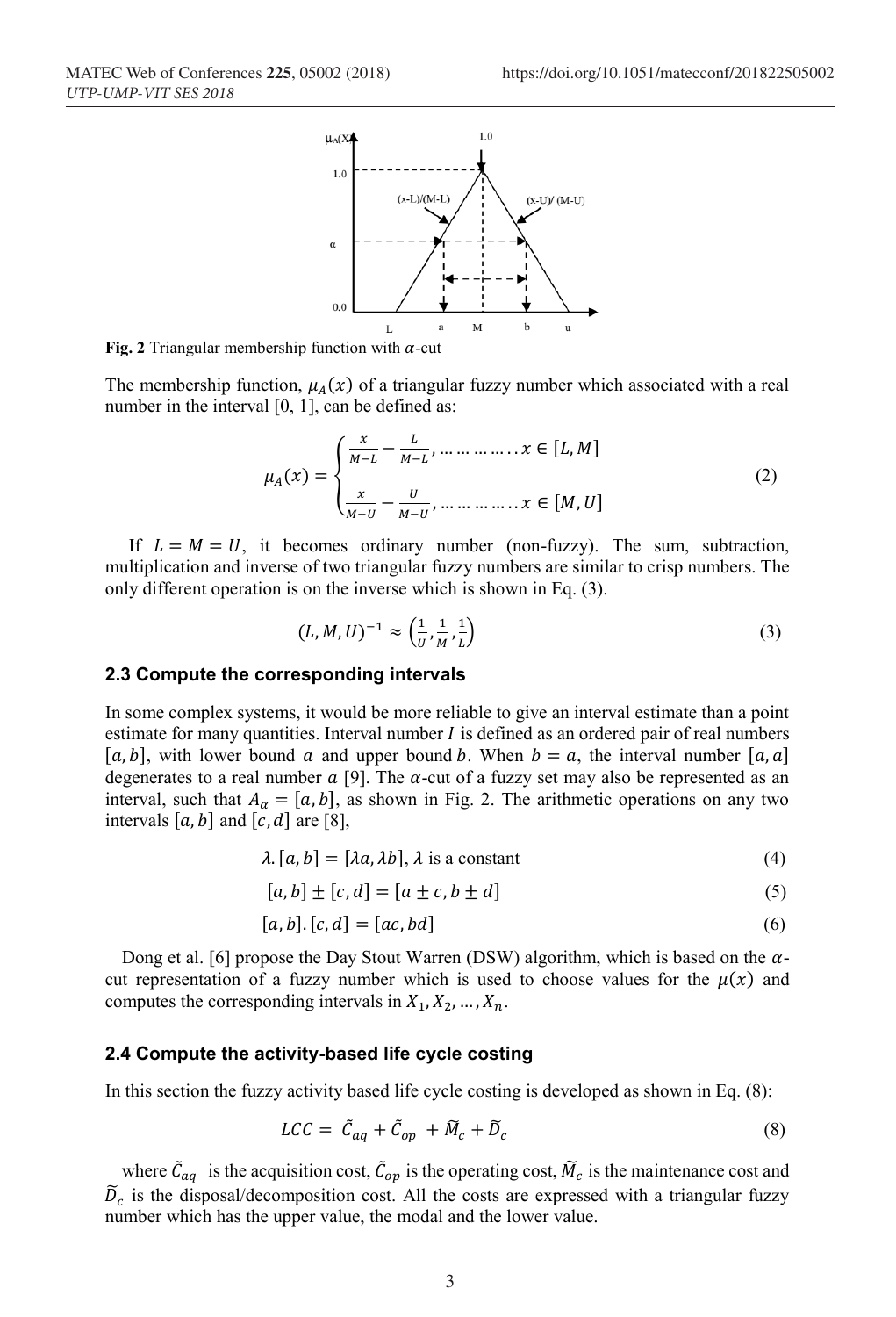### **2.5 Skewing the membership function**

The inputs for the life cycle costing are the acquisition cost, operation cost, maintenance cost, interest rate and time. Each input is stated using one triangular fuzzy number. To determine the effect of the output on the change of the input, the fuzzy number given to the input is skewed to the right and left. That means there are totally three fuzzy numbers to each output.

### **2.6 Set the "what if" rules**

As it is stated in the introduction, while one-way sensitivity analysis is useful in demonstrating the impact of one parameter varying in the model, it may be necessary to examine the relationship of two or more different parameters changing simultaneously. To rank the alternative, the fuzzy values have to be converted to a crisp value, for which defuzzification is needed. There are different types of defuzzification method [10]. The most commonly used methods are:

### **3 Results and discussions**

A case study of a pump manufactured by the concerned pump manufacturer is chosen to validate the model. The motor used is a low tension (LT) motor, which is easily available in the market. The design life for this pump is 45 years. The data required for the analysis is extracted from [11] [12]. All the activities which are the driver of the cost and their relation can be found in Mulubran et. al. [7]. All costs are summarized in Table 1.

| <b>Parameter</b> |         | М         |           |                      |    |    |    |
|------------------|---------|-----------|-----------|----------------------|----|----|----|
| Acquisition      | 3,647   | 4,330     | 5,076     | <b>Interest Rate</b> | 4  | b  |    |
| Cost             |         |           |           | $\frac{(0)}{0}$      |    |    |    |
| Operation        | 831,650 | 1,039,563 | 1,247,476 | Service Life         | 45 | 50 | 55 |
| Cost             |         |           |           | (vear)               |    |    |    |
| Maintenance      | 363,766 | 375,000   | 390,220   |                      |    |    |    |
| Cost             |         |           |           |                      |    |    |    |

**Table 1:** Summary of cost for all activities [7]

In this paper, the  $\alpha$ -cuts used are (0, 0.2, 0.4, 0.6, 0.8 and 1). The number of  $\alpha$ -cuts depends on the function to be calculated and the degree of accuracy needed. The interval for the six α-cut values is calculated using DSW algorithm and the present worth factor is calculated using the vertex method for interest rate of and service life. Therefore, the LCC from the given input is found to be (1651850, 1440543, 1210005). The percentage of all the input costs to the output LCC is found by defuzzification method as shown in Fig. 3. Since the contribution of the acquisition cost is very less, the sensitivity analysis is focused on the operation and the maintenance cost.

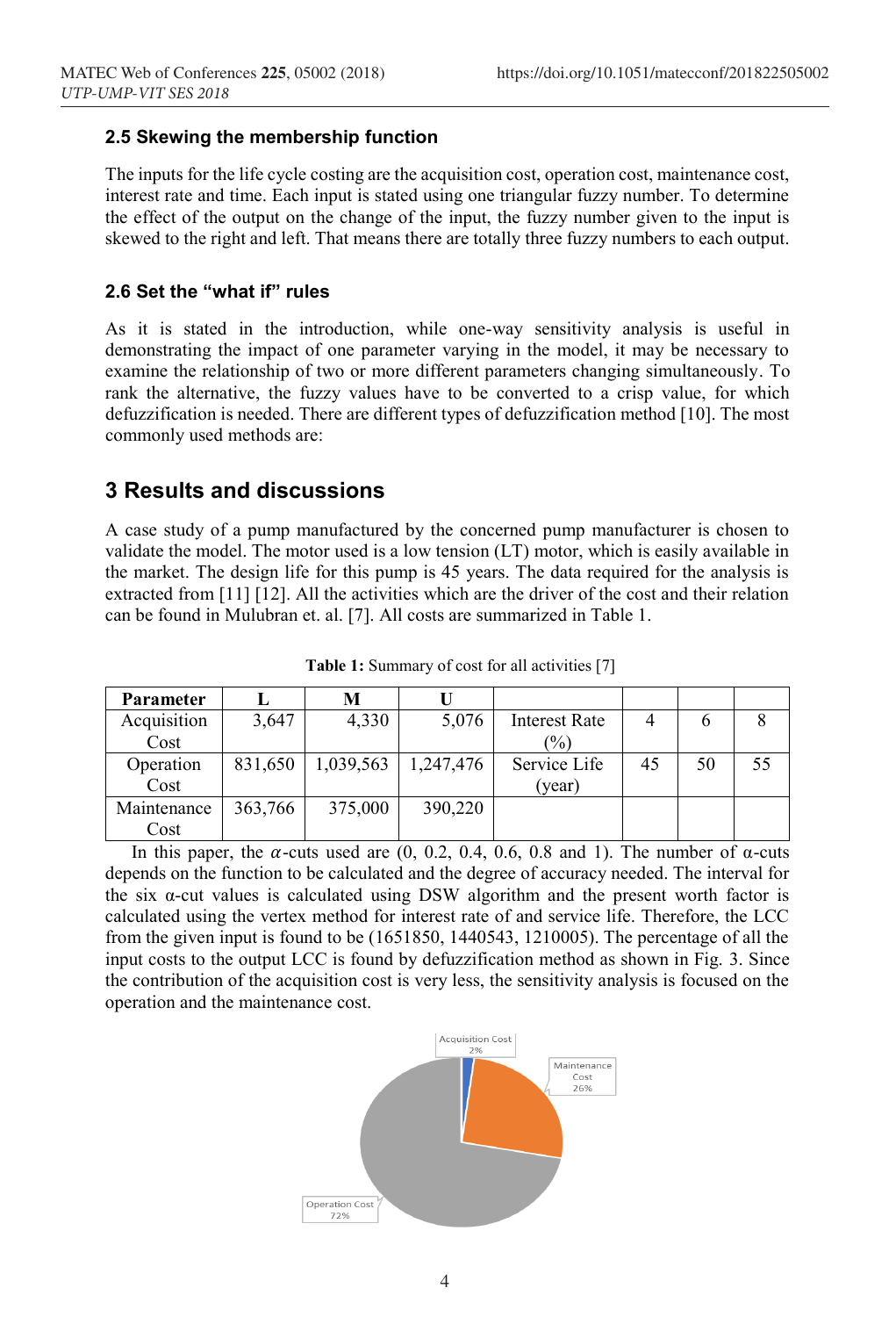**Fig. 3.** Percentage of cost inputs to LCC of a pump

*Case 1*. By making time and interest rate varying 45% and 15%, respectively, to the left and to the right while the acquisition cost, operation cost, and maintenance cost being fixed. The medium value for time is  $(45, 50, 55)$  and for interest rate, the original value is  $(4, 6, 8)$ . These are the input parameters. The input parameters are (38.25, 42.50, 46.75) for time and (3.4, 5.1, 6.8) for interest rate when it is shifted 15% to the left in which it is considered as the lower value. Similarly, the higher value is considered when the inputs are shifted toward right that is (51.75, 57.50, 63.25) for time and (4.6, 6.9, 9.2) for interest rate. The triangular fuzzy number of time and interest rate for 45% and 15% variation, respectively, is shown in Fig. 4.



**Fig. 4.** Triangular fuzzy number of time and interest rate for 45% and 15% variation, respectively

The sensitivity of these parameters (i.e. time and interest rate) is checked based on nine combinations of "what if" rules as given below. The analysis is conducted to determine how does the output being affected:

- 1. If time is low (TL) and interest rate is low (IL)?
- 2. If time is low (TL) and interest rate is medium (IM)?
- 3. If time is low (TL) and interest rate is high (IH)?
- 4. If time is medium (IM) and interest rate is low (IL)?
- 5. If time is medium (IM) and the interest rate is medium (IM)?
- 6. If time is medium (IM) and interest rate is high (IH)?
- 7. If time is high (TH) and interest rate is low (IL)?
- 8. If time is high (TH) and interest rate is medium (IM)?
- 9. If time is high (TH) and interest rate is high (IH)?

The result shows that when the time is changed, the output does not have any significant change. However, when the interest rate is changed, the output is changed by 0.27%. Even if the amount is insignificant, it shows that the interest rate is more cost driven compared to the time. To identify the effect of time, the analysis is conducted by varying 45% for time and 30% for interest rate. However, the result shows that the interest rate has higher sensitivity and impact factor than the time. The reason for this is that the costs are calculated using equivalent annual cost (EAC) in which maintenance and operation costs are annual cost while the acquisition costs is the present cost. Converting the present cost, which is the acquisition costs, to annual cost does not bring a significant change in the output since the total contribution of acquisition cost is only 2%.

**Case 2**. By making operation cost and maintenance cost varying 25% to the left and to the right while acquisition cost, interest rate and time being fixed. The medium value (831650.4, 1039563, 1247476) for operation cost and (363766, 375000, 390220) for maintenance cost is the original value of the input parameters. The input parameters are (623737.8, 779672.25, 935607) for operation cost and (272824.50, 281250, 292665) for maintenance cost when it is shifted 25% to the left, in which it is considered as the lower value. Similarly, the higher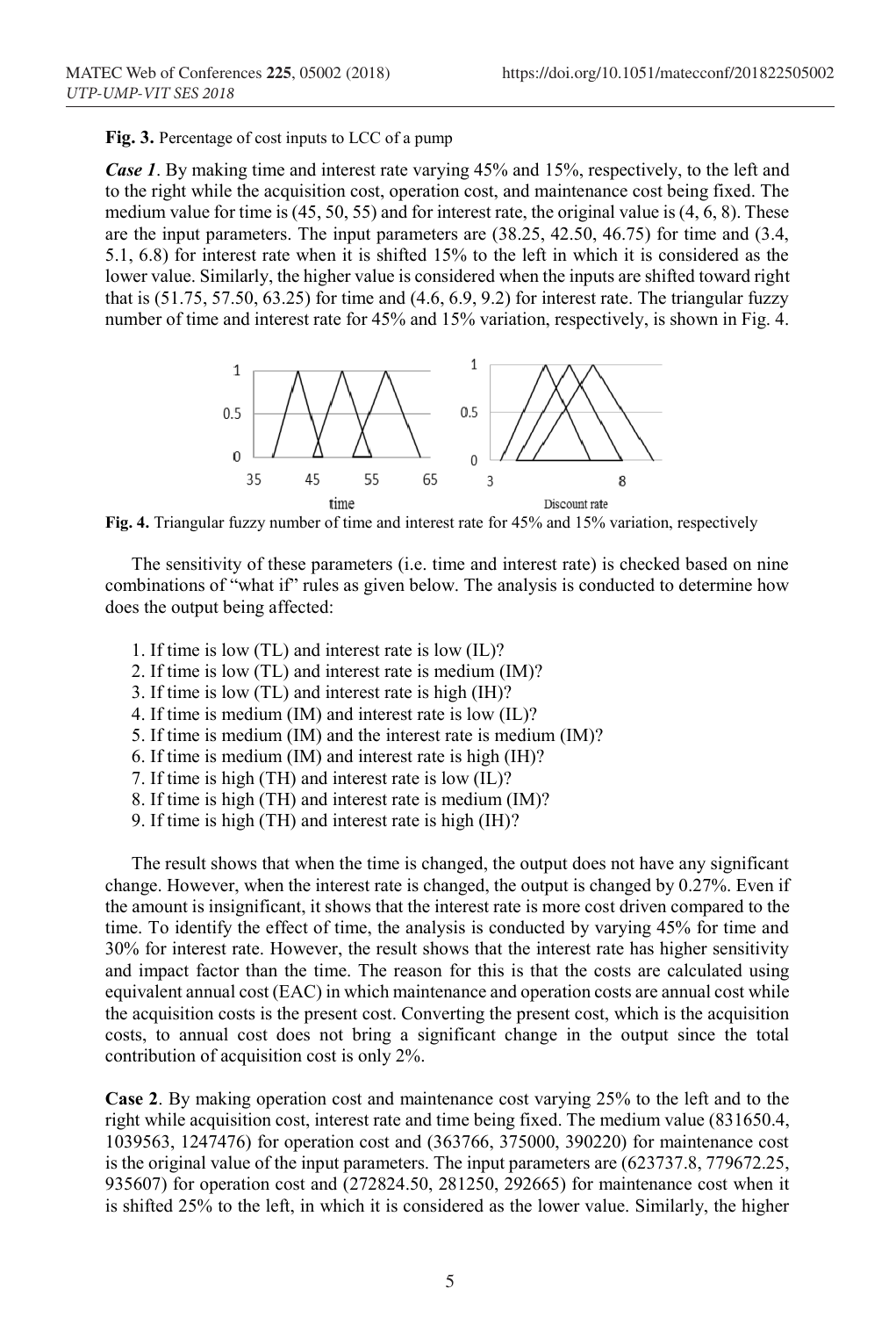value is considered when the inputs are shifted toward right that is (1039563, 1299454, 1559345) for operation cost and (454708, 468750, 487775) for maintenance cost. The triangular fuzzy number of operation and maintenance cost is shown in Fig. 5.



**Fig. 5.** Triangular fuzzy number of (a) operation and (b) maintenance cost for 25% variation

The rules for variation of maintenance and operation cost are set likewise interest rate and time. The sensitivity of these parameters is checked based on nine combinations of the "what if" rules as given below. The analysis is conducted to determine how does the output being affected:

- 1. If operation cost is low (OL) and maintenance cost is low (ML)?
- 2. If operation cost is low (OL) and maintenance cost is medium (MM)?
- 3. If operation cost is low (OL) and maintenance cost is high (MH)?
- 4. If operation cost is medium (OM) and maintenance cost is low (ML)??
- 5. If operation cost is medium (OM) and the maintenance cost is medium (MM)?
- 6. If operation cost is medium (OM) and maintenance cost is high (MH)?
- 7. If operation cost is high (OH) and maintenance cost is low (ML)?
- 8. If operation cost is high (OH) and maintenance cost is medium (MM)?
- 9. If operation cost is high (OH) and maintenance cost is high (MH)?

The result shows that when the maintenance cost is varied by 25% to the left and the right while making the other costs constant, the output is changed by  $\pm 6.46\%$ . However, the increment and decrement of operation cost is 18.08% which is three times higher than the maintenance cost. This shows that even if the two parameters increased by the same amount, the operation cost shows high sensitivity by increasing 18%. Fig. 6 shows the increment and decrement of the LCC for variation of maintenance and operation cost.



**Fig. 6**. 25% change of (a) operation cost and (b) maintenance cost